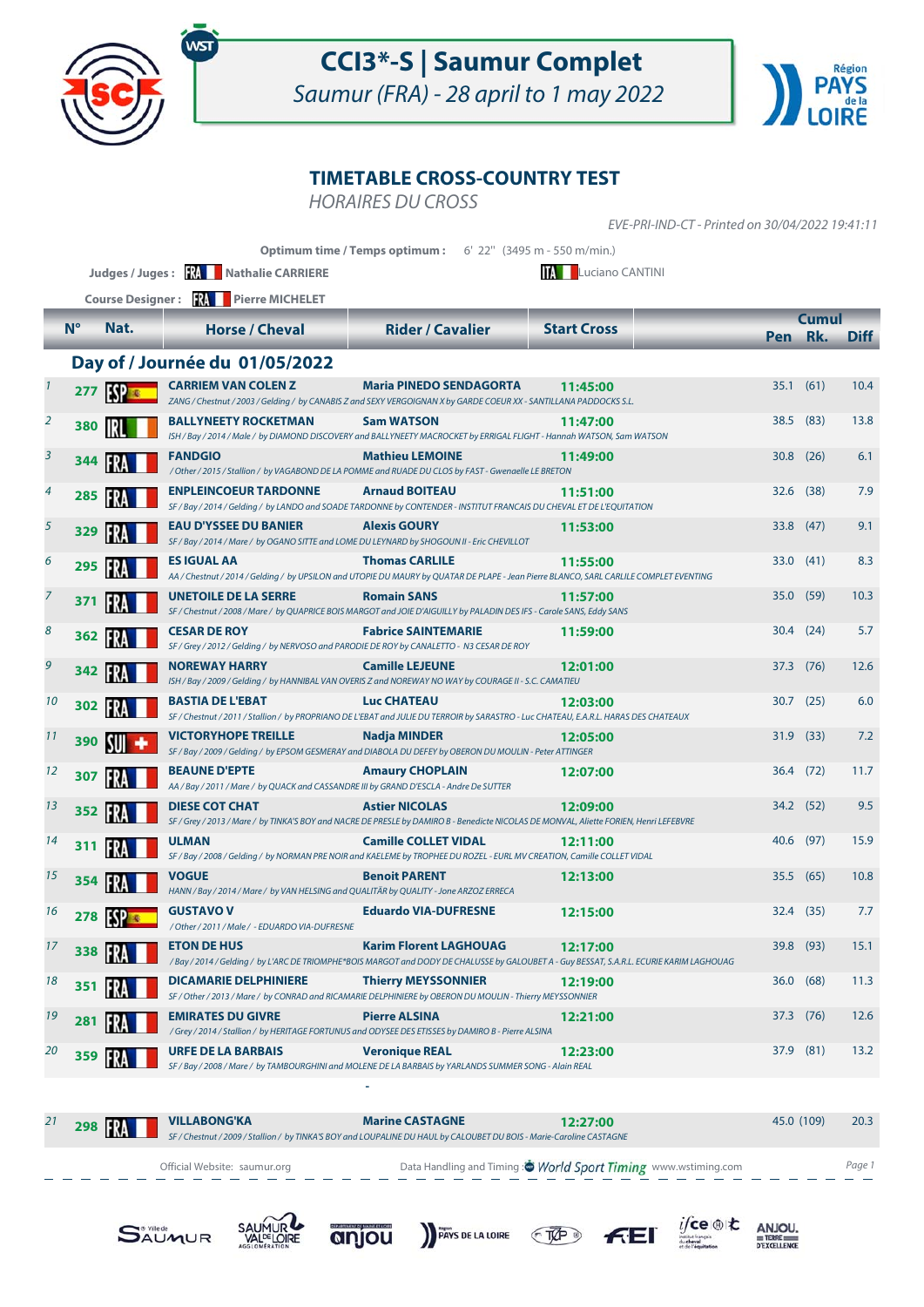

Saumur (FRA) - 28 april to 1 may 2022



### **TIMETABLE CROSS-COUNTRY TEST**

HORAIRES DU CROSS

EVE-PRI-IND-CT - Printed on 30/04/2022 19:41:11

|    |             |              | Judges / Juges: <b>WALER Mathalie CARRIERE</b>                                                                                                    | Optimum time / Temps optimum: 6' 22" (3495 m - 550 m/min.) | <b>TAL</b> Luciano CANTINI |      |              |             |
|----|-------------|--------------|---------------------------------------------------------------------------------------------------------------------------------------------------|------------------------------------------------------------|----------------------------|------|--------------|-------------|
|    |             |              | Course Designer: <b>XX</b> Pierre MICHELET                                                                                                        |                                                            |                            |      |              |             |
|    | $N^{\circ}$ | Nat.         | <b>Horse / Cheval</b>                                                                                                                             | <b>Rider / Cavalier</b>                                    | <b>Start Cross</b>         |      | <b>Cumul</b> |             |
|    |             |              |                                                                                                                                                   |                                                            |                            | Pen  | Rk.          | <b>Diff</b> |
| 22 | 319         | <b>FRA</b>   | <b>FLAMBO LOUVO</b><br>/Other / 2015 / Gelding / by HERALD*GFE and UNE LOUVO by LEONARDO LOUVO - Thibaut DELAMARE                                 | <b>Thibaut DELAMARE</b>                                    | 12:29:00                   |      | 47.1 (113)   | 22.4        |
| 23 | 275         | <b>ISPEC</b> | <b>KEENABOUT WONDERLAND Z</b><br>ZANG / Black / 2014 / Mare / by KANNAN and PIKOGRANNY DU WONDERLAND by GRANNUS - WONDERLAND HORSES BVBA          | <b>Albert HERMOSO FARRAS</b>                               | 12:31:00                   | 31.0 | (28)         | 6.3         |
| 24 | 348         |              | <b>BOUNTY DU CHER</b><br>AA / Grey / 2011 / Gelding / by ORPHEE DU FAGET and JACINTHE DU CHER by ETALON OR - Jean Philippe LIMA                   | <b>Jean Philippe LIMA</b>                                  | 12:33:00                   | 35.2 | (63)         | 10.5        |
| 25 | 291         | FR.          | <b>DAUXANE BLUES AA</b><br>/ Chestnut / 2013 / Mare / by GRIOT DE MARA*HN and VAUXANE BLUES by DANDY DU PLAPE - Mathilde BOUTEILLE                | <b>Mathilde BOUTEILLE</b>                                  | 12:35:00                   |      | 39.5 (91)    | 14.8        |
| 26 | 318         | IFRA         | <b>HUBERT DES 3 ARBRES</b><br>SBS / Other / 2013 / Gelding / by TROUBADOUR D'AUREL and ULM DU BOULY by QUICK STAR - Victoria DORMEUIL             | <b>Stanislas DE ZUCHOWICZ</b>                              | 12:37:00                   | 26.8 | (9)          | 2.1         |
| 27 | 355         | FR.          | <b>BEAUTY DES ISLES</b><br>SF / Other / 2011 / Mare / by KALASKA DE SEMILLY and MY DEAR DES ISLES by ELAN DE LA COUR*HN - Maxime PASCAL           | <b>Maxime PASCAL</b>                                       | 12:39:00                   |      | 41.7 (101)   | 17.0        |
| 28 | 343         | IFR          | <b>INDINE B</b><br>KWPN / Other / 2013 / Mare / by NASSAU and ZUDINE by CIEL D'ESPOIR - SYNDICAT INDINE                                           | <b>Alexis LEMAIRE</b>                                      | 12:41:00                   |      | $36.2$ (71)  | 11.5        |
| 29 | 386         | <b>RSA</b>   | <b>VALTHO DES PEUPLIERS</b><br>SF / Chestnut / 2009 / Gelding / by TINKA'S BOY and ETNA PIERREVILLE by ROSIRE - Madame VICTORIA SCOTT             | <b>Victoria SCOTT - LEGENDRE</b>                           | 12:43:00                   | 35.1 | (61)         | 10.4        |
| 30 | 296         | IFRA         | <b>ALASKA DE KERDOEN</b><br>SF / Bay / 2010 / Mare / by KARAMEL DE LAUTURE and OK START by STEW BOY - E.A.R.L. DE KERDAVID                        | <b>Charlotte CASSEN</b>                                    | 12:45:00                   | 40.9 | (98)         | 16.2        |
| 31 | 335         | FR           | <b>VIDOC DE LOUME IFCE</b><br>AA / Chestnut / 2009 / Gelding / by JARNAC and LADY NICE by IAGO C - INSTITUT FRANCAIS DU CHEVAL ET DE L'EQUITATION | <b>Josephine HETEAU</b>                                    | 12:47:00                   | 24.7 | (1)          | 0.0         |
| 32 | 387         | <b>SUI</b>   | <b>SAVOI COL DE JOLY</b><br>/Bay / 2011 / Mare / by SCATER and SERENA by SEEBOTE - Angelika DUBACH, Karin SCHILD                                  | <b>Angelika DUBACH</b>                                     | 12:49:00                   |      | 37.5 (79)    | 12.8        |
| 33 | 316         |              | <b>VOLF M'AUREA</b><br>SF / Bay / 2009 / Gelding / by DERBY ROUGE and BOREALE DU NOE by MAZARIN V - E.A.R.L. MORE                                 | <b>Edwige DAWS</b>                                         | 12:51:00                   | 38.6 | (84)         | 13.9        |
| 34 | 366         | FR           | <b>VOL DE NUIT FLO</b><br>SF / Other / 2009 / Mare / by COROFINO*GFE and L'OREE DU CHATENAY by ELLIOTT - Mme Florence BLONDEAU                    | <b>Pierre SALAUN</b>                                       | 12:53:00                   | 36.5 | (73)         | 11.8        |
| 35 | 271         | BFI          | <b>ELMUNDO DE GASCO</b><br>SF / Chestnut / 2014 / Gelding / by DOLLAR DE LA PIERRE and WALDBLUTE by BALOUBET DU ROUET - Cyril GAVRILOVIC          | <b>Cyril GAVRILOVIC</b>                                    | 12:55:00                   |      | 38.7 (86)    | 14.0        |
| 36 | 377         |              | <b>FIBONACCI DE LESSAC HDC</b><br>SF / Bay / 2015 / Gelding / by CARINJO*HDC and NOALY DE LESSAC by BRIGHT SILVER - HARAS DES COUDRETTES          | <b>Nicolas TOUZAINT</b>                                    | 12:57:00                   | 30.3 | (23)         | 5.6         |
| 37 | 374         | IFR.         | <b>DARE DARE</b><br>SF / Grey / 2013 / Stallion / by QUICKLY DE KREISKER and QUELA DE VORS by KIM DU MAURY - Melinda TAPIE                        | <b>Melinda TAPIE</b>                                       | 12:59:00                   |      | 35.6 (67)    | 10.9        |
| 38 | 375         |              | <b>CAROUSO DES CABANES</b><br>SF / Bay / 2012 / Stallion / by CON AIR and TIONNE DES FONTAINES by JUMPY DES FONTAINES - S.A.R.L. HORSES TRIAL     | <b>Frederic TEXIER</b>                                     | 13:01:00                   |      | 48.5 (114)   | 23.8        |
| 39 | 345         |              | <b>FLAMENCKO DE TAEL</b><br>SF / Bay / 2015 / Gelding / by MONTENDER and HARMONY DES GENETS by BALKAN DU ROC - Gwenaelle LE BRETON                | <b>Mathieu LEMOINE</b>                                     | 13:03:00                   | 28.7 | (16)         | 4.0         |
| 40 | 288         |              | <b>ALTESSE DE L'ORMEAU</b><br>SF / Chestnut / 2010 / Mare / by IOLISCO DE QUINHON*HN and ISABELLE DU BRULOT by BEAUSEJOUR IV - Arianna SCHIVO     | <b>Thomas BOUQUET</b>                                      | 13:05:00                   |      | 36.1(70)     | 11.4        |
|    |             |              |                                                                                                                                                   |                                                            |                            |      |              |             |

| 41 | $294$ $\frac{1}{24}$ | <b>EPSILON FIRST LADY</b>           | <b>Thomas CARLILE</b><br>AA / Grey / 2014 / Mare / by UPSILON and SALAMBO by OSIER DU MAURY - S.A.R.L. HARAS DU MAURY, Thomas CARLILE | 13:09:00 | $29.3$ (19) |  | 4.6 |  |
|----|----------------------|-------------------------------------|---------------------------------------------------------------------------------------------------------------------------------------|----------|-------------|--|-----|--|
|    |                      | 42 349 $\frac{1}{2}$ API DU LIBAIRE | <b>Maxime LIVIO</b>                                                                                                                   | 13:11:00 | $26.1$ (4)  |  | 1.4 |  |
|    |                      |                                     | SF / Other / 2010 / Gelding / by FUSAIN DU DEFEY and ELEA DU LIBAIRE by TRESOR DE CHEUX - SDF API CLUB                                |          |             |  |     |  |

PAYS DE LA LOIRE TAP

Official Website: saumur.org **Data Handling and Timing : World Sport Timing** www.wstiming.com Page 2

 $f(E)$ 

 $i$ fce  $\circledast$ t $\star$ 

 $\underset{\substack{\text{D} \text{ERRE} \\ \text{D} \text{EXCELLENE}}}{\text{AD} \times \text{D}}$ 





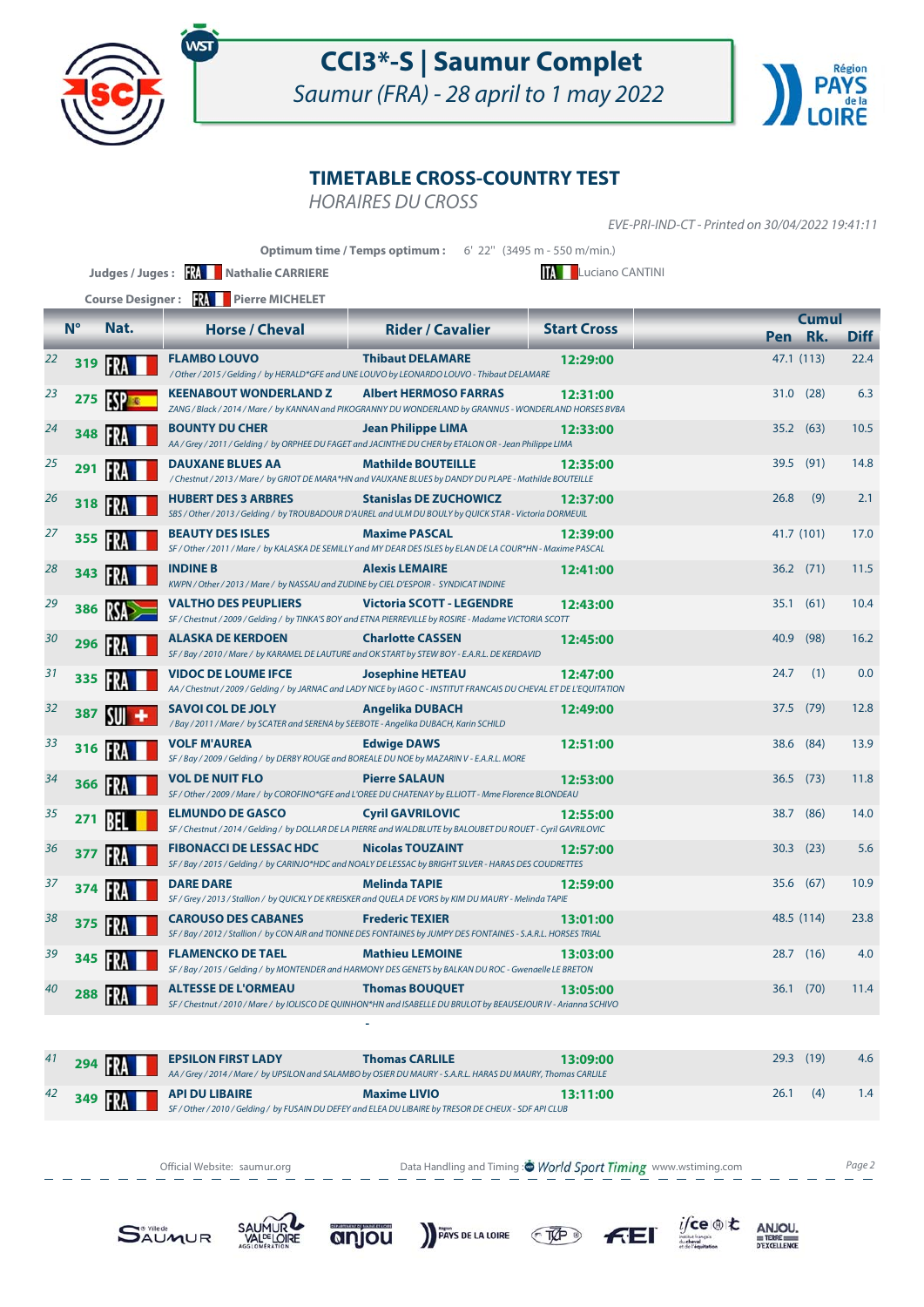

Saumur (FRA) - 28 april to 1 may 2022



### **TIMETABLE CROSS-COUNTRY TEST**

HORAIRES DU CROSS

EVE-PRI-IND-CT - Printed on 30/04/2022 19:41:11

|    |             |               |                                                                                                                                                              | <b>Optimum time / Temps optimum:</b> 6' 22" (3495 m - 550 m/min.) |                             |      |                         |             |
|----|-------------|---------------|--------------------------------------------------------------------------------------------------------------------------------------------------------------|-------------------------------------------------------------------|-----------------------------|------|-------------------------|-------------|
|    |             |               | Judges / Juges: <b>WAN</b> Nathalie CARRIERE                                                                                                                 |                                                                   | <b>TA EL</b> uciano CANTINI |      |                         |             |
|    |             |               | Course Designer: <b>We Pierre MICHELET</b>                                                                                                                   |                                                                   |                             |      |                         |             |
|    | $N^{\circ}$ | Nat.          | <b>Horse / Cheval</b>                                                                                                                                        | <b>Rider / Cavalier</b>                                           | <b>Start Cross</b>          |      | <b>Cumul</b><br>Pen Rk. | <b>Diff</b> |
| 43 | 336         | <b>FRA</b>    | <b>CHACTAS CHALONGES</b><br>SF / Other / 2012 / Gelding / by FLYINGE QUITE EASY 958 and NOIRE ET OR by ELF D'OR - S.E.P. LBN LINKED BY NATURE                | <b>Berengere ITIER</b>                                            | 13:13:00                    |      | 52.5 (116)              | 27.8        |
| 44 | 376         | <b>FRA</b>    | <b>JOLI COEUR DRUM U VH JUXS</b><br>BWP / Chestnut / 2009 / Gelding / by UNIQUE II DRUM VH JUXSCHO and QUIEN by FOREVER - HARAS DE LA MARJOLAINE             | <b>Pierre TEXIER</b>                                              | 13:15:00                    | 26.7 | (8)                     | 2.0         |
| 45 | 369         | <b>FRA</b>    | <b>LAUOMA</b><br>SF / Bay / 2010 / Mare / - Maeve Janet HAMILTON AL AIDAROUS                                                                                 | <b>Romain SANS</b>                                                | 13:17:00                    |      | 35.0 (59)               | 10.3        |
| 46 | 314         | 197           | <b>COUP DE TETE</b><br>/ Other / 2012 / Gelding / by BUCK'S BOUM and ET BOTTES DE CUIR by LAVIRCO - Mathilde CRUSE, Lauren BRIAND                            | <b>Mathilde CRUSE</b>                                             | 13:19:00                    |      | 36.6 (74)               | 11.9        |
| 47 | 322         | <b>FRA</b>    | <b>DUBLIN BOLCHET AA</b><br>AA / Grey / 2013 / Gelding / by TILIPPE LE BEL and STUNTY by VOLCHEBNIK - Fabien DESCLAUX                                        | <b>Gwendolen FER</b>                                              | 13:21:00                    | 34.8 | (56)                    | 10.1        |
| 48 | 331         | <b>FRA</b>    | <b>FLEUR DE LILAS</b><br>/Bay / 2011 / Gelding / by SPIRIT ONE and RUISSEC by WOODMAN - Quentin FAUCHEUR                                                     | <b>Alexis GOURY</b>                                               | 13:23:00                    | 34.0 | (50)                    | 9.3         |
| 49 | 373         | FRA           | <b>UNDERCOVER BHS Z</b><br>ZANG / Other / 2013 / Stallion / by ULTRA BOY and NOERIATA by FAUST Z - Chloe GENET                                               | <b>Christopher SIX</b>                                            | 13:25:00                    |      | $30.2$ (22)             | 5.5         |
| 50 | 304         | FR            | <b>EGO DES CABANES</b><br>SF / Bay / 2014 / Stallion / by QUEL HOMME DE HUS and KORIANO DES FONTAINES by JALIENNY - Juliane DUPUIS                           | <b>Luc CHATEAU</b>                                                | 13:27:00                    | 29.5 | (20)                    | 4.8         |
| 51 | 317         |               | <b>SEVEN DE NOUVOLIEU ENE HN</b><br>SF / Bay / 2006 / Gelding / by ORLANDO and KIADY NOUVOLIEU by EFLE DE B'NEVILLE - Christophe DE ARTOLA                   | <b>Elora DE ARTOLA</b>                                            | 13:29:00                    | 40.5 | (96)                    | 15.8        |
| 52 |             | 333 <b>PM</b> | VENDEE GLOBE'JAC HDC<br>SF / Other / 2009 / Gelding / by NISSAN QUALITY TOUCH Z and L'OR DE GREZ by SHOGOUN II - Eddy GUALTIERI                              | <b>Lisa GUALTIERI</b>                                             | 13:31:00                    |      | 28.6 (14)               | 3.9         |
| 53 | 392         | <b>SWE-</b>   | <b>STONEHAVENS BABY BLUE</b><br>ISH / Grey / 2014 / Mare / by BONMAHON MASTER BLUE and HUGGINSTOWN BETTY by CARRICK DIAMOND LAD - Johansson ANDRÉAS          | <b>Frida ANDERSEN</b>                                             | 13:33:00                    |      | 33.6 (45)               | 8.9         |
| 54 | 364         | IFRA          | <b>FAISONS UN REVE</b><br>SF / Grey / 2015 / Gelding / by ADZARO DE L'ABBAYE and VINKAS GIRL JOYAU DEP by TINKA'S BOY - FAISONS UN REVE                      | <b>Fabrice SAINTEMARIE</b>                                        | 13:35:00                    | 32.0 | (34)                    | 7.3         |
| 55 | 350         | FRA           | <b>BOCAGE DE GENTIERE</b><br>SF / Bay / 2011 / Gelding / by JIVARO DU ROUET and CALINE DE GENTIERE by KING'S ROAD - Brice LUDA                               | <b>Brice LUDA</b>                                                 | 13:37:00                    | 34.6 | (54)                    | 9.9         |
| 56 | 286         | <b>FRA</b>    | <b>QUORIANO IFCE</b><br>SF / Bay / 2004 / Gelding / by CORIANO and LILI SAINCRIT by PRINCE DU LOGIS - INSTITUT FRANCAIS DU CHEVAL ET DE L'EQUITATION         | <b>Arnaud BOITEAU</b>                                             | 13:39:00                    | 28.5 | (13)                    | 3.8         |
| 57 | 356         | IFRA          | <b>DOUVIENSTU GARBUSTETS</b><br>/Bay / 2013 / Gelding / by ARAS DE GUIBAIL and SHIBAIRTA by AIR JORDAN - Marie PERRON                                        | <b>Jean PERRON</b>                                                | 13:41:00                    |      | $32.5$ (36)             | 7.8         |
| 58 | 388         |               | <b>MATHURIN V/D VOGELZANG</b><br>/Bay / 2010 / Male / - Lüdi Therese u. Hugues                                                                               | Nadja MINDER                                                      | 13:43:00                    | 33.5 | (43)                    | 8.8         |
| 59 | 340         |               | <b>EDEN ETOILE DU RECTOU</b><br>SF / Other / 2014 / Gelding / by SUNDAY DE RIVERLAND*BOIS MARGO and SCALA DE LASTOURS by HOOLIGAN DE ROSYL - Antoine LE PAPE | <b>Antoine LE PAPE</b>                                            | 13:45:00                    |      | 40.3 (94)               | 15.6        |
| 60 | 367         | IFRA          | <b>CANELLE DU CHANUZ</b><br>ZANG / Bay / 2009 / Mare / by CONSUL DL VIE Z*GFE and REINE DU CHANU by DOLLAR DELA PIERRE - Laurent SALICIO                     | <b>Maud SALICIO</b>                                               | 13:47:00                    |      | 39.3 (90)               | 14.6        |
|    |             |               |                                                                                                                                                              |                                                                   |                             |      |                         |             |

| 61 |     | 308 <b>RA</b> | <b>DOISY DAENE D'EPTE AA</b><br>AA / Bay / 2013 / Mare / by QUACK and CASSANDRE III by GRAND D'ESCLA - Andre De SUTTER | <b>Amaury CHOPLAIN</b>                                                                                                                    | 13:51:00 | 28.2 | (12) | 3.5 |
|----|-----|---------------|------------------------------------------------------------------------------------------------------------------------|-------------------------------------------------------------------------------------------------------------------------------------------|----------|------|------|-----|
| 62 |     | 327 <b>RA</b> | <b>EVENTING D'ARCY</b>                                                                                                 | <b>Aurelie GOMEZ</b><br>SF / Chestnut / 2014 / Gelding / by SUMMER SONG (GB) and PRINCESSE D'ARCY by ROSIRE - S.A.R.L. GALOP SPORT FRANCE | 13:53:00 | 33.9 | (48) | 9.2 |
| 63 | 361 | FRA           | <b>BILLY ELMY</b>                                                                                                      | <b>Mina SAIAGH</b><br>/ Chestnut / 2011 / Gelding / by QIF ELMY and KENZA DE CARTIGNY by DANDY DE SURCY - Gilles SAIAGH                   | 13:55:00 | 29.0 | (18) | 4.3 |

Official Website: saumur.org **Data Handling and Timing : World Sport Timing** www.wstiming.com Page 3













 $\begin{array}{r}\nANJOU, \\
# \text{TERE} \\
 \hline\n\n \text{PEXCELLENCE}\n\end{array}$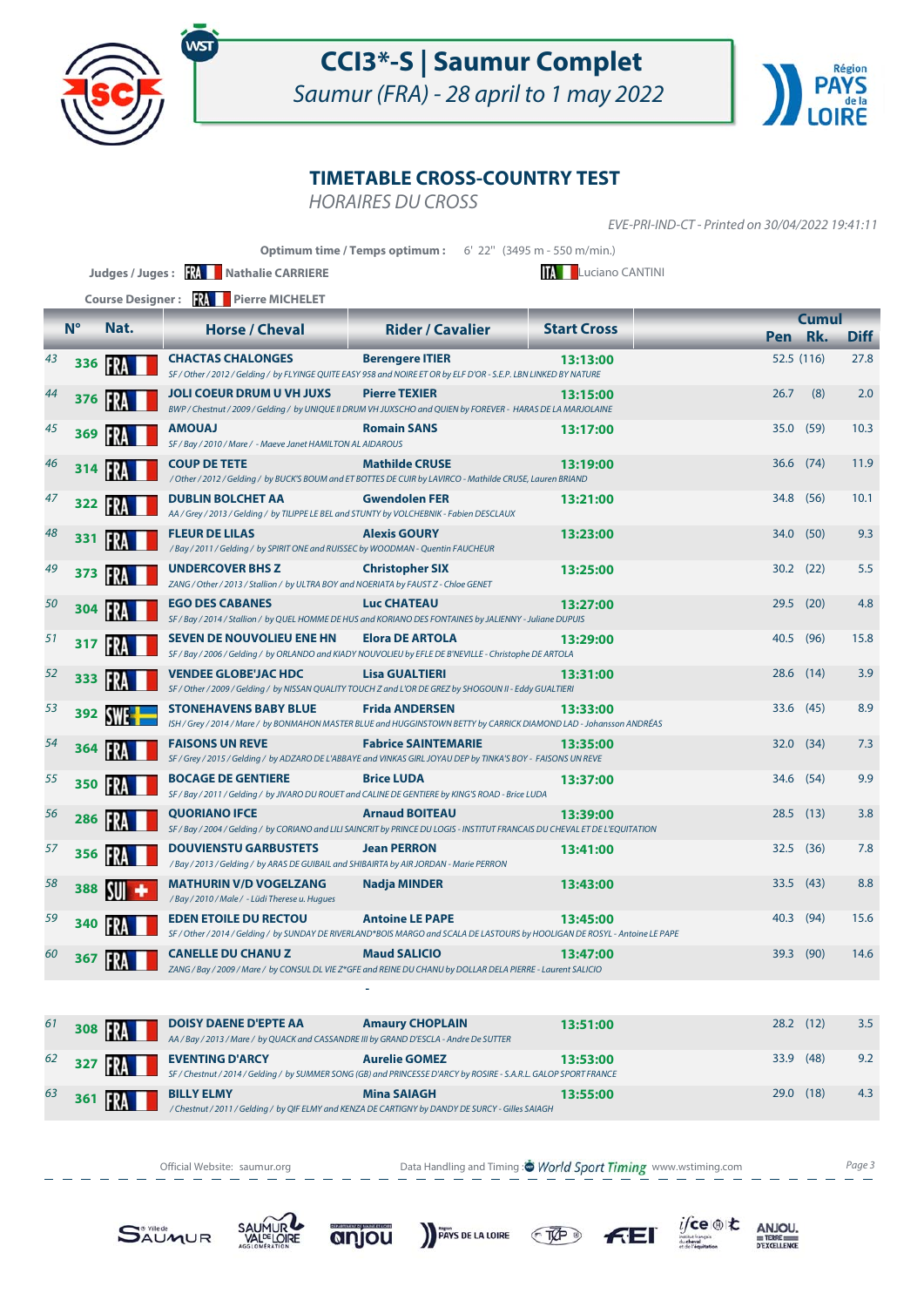

Saumur (FRA) - 28 april to 1 may 2022



### **TIMETABLE CROSS-COUNTRY TEST**

HORAIRES DU CROSS

EVE-PRI-IND-CT - Printed on 30/04/2022 19:41:11

|                |             |                        | Judges / Juges: <b>XX</b> Nathalie CARRIERE<br>Course Designer: <b>RA</b> Pierre MICHELET                               | Optimum time / Temps optimum: 6' 22" (3495 m - 550 m/min.)                                                                                                 | <b>IA Luciano CANTINI</b> |         |              |             |
|----------------|-------------|------------------------|-------------------------------------------------------------------------------------------------------------------------|------------------------------------------------------------------------------------------------------------------------------------------------------------|---------------------------|---------|--------------|-------------|
|                | $N^{\circ}$ | Nat.                   | <b>Horse / Cheval</b>                                                                                                   | <b>Rider / Cavalier</b>                                                                                                                                    | <b>Start Cross</b>        |         | <b>Cumul</b> |             |
|                |             |                        |                                                                                                                         |                                                                                                                                                            |                           | Pen Rk. |              | <b>Diff</b> |
| 64             | 274         | <b>ESP</b>             | <b>PACO</b><br>PZHK (W) / Bay / 2010 / Gelding / by CONTENDOR and PALOMA by ESKUDO - Mateo ESSER                        | <b>Matthieu ESSER DIAZ</b>                                                                                                                                 | 13:57:00                  | 33.0    | (41)         | 8.3         |
| 65             | 379         | FRA                    | <b>ATHENA DE KERGUELEN</b><br>/Grey / 2010 / Mare / by COCKPIT and LEROLIA by BUSTRON - Stephen WYZUJ                   | <b>Stephen WYZUJ</b>                                                                                                                                       | 13:59:00                  | 38.8    | (87)         | 14.1        |
| 66             | 287         | <b>FRA</b>             | <b>DMARK</b>                                                                                                            | <b>Brianne BOUQUET</b><br>/Bay / 2013 / Gelding / by UPSO D'AUNOU and ORLEANE IBARRA by DUC ROUGE II - Brianne BOUQUET                                     | 14:01:00                  | 32.9    | (39)         | 8.2         |
| 67             | 276         | <b>ESP<sub>s</sub></b> | <b>QUILATE 32 53</b>                                                                                                    | <b>Albert HERMOSO FARRAS</b><br>AECCAá / Grey / 2009 / Stallion / by QUATAR DE PLAPE and HECENDOSA 27,45% - YEGUADA ALMENARA ALTA C.B                      | 14:03:00                  |         | 34.0 (50)    | 9.3         |
| 68             | 297         |                        | <b>VALDECK DE BILLY</b>                                                                                                 | <b>Marine CASTAGNE</b><br>SF / Bay / 2009 / Gelding / by SIR SHUTTERFLY and NEWS DE KREISKER by HOCKEY BLEUS*D'AMAURY - Emilie LE JEUNE                    | 14:05:00                  | 30.8    | (26)         | 6.1         |
| 69             | 305         | FRA                    | <b>ESPERENZO</b><br>SF / Bay / 2014 / Gelding / by LULLY ROCIO and AISHA DE LAUBRY (BE) by SKIPPY III - Valerie CORMIER | <b>Sebastien CHEMIN</b>                                                                                                                                    | 14:07:00                  |         | 41.7 (101)   | 17.0        |
| 70             | 378         | FR                     | <b>CISKO DU NINET</b>                                                                                                   | <b>Jonas VERRAC</b><br>AA / Chestnut / 2012 / Gelding / by TILIPPE LE BEL and KEBIR DRAHAM by PRIMA D'OR - Cecile VERRAC                                   | 14:09:00                  |         | 41.5 (100)   | 16.8        |
| 71             | 315         | FR.                    | <b>CADALKO DE BRYERE</b>                                                                                                | <b>Anne Laure DAVID</b><br>SF / Bay / 2012 / Stallion / by L'ARC DE TRIOMPHE and MOUILLETTE by KADALKO - EARL ECURIES DE LA GOSNIERE                       | 14:11:00                  |         | $31.4$ (31)  | 6.7         |
| 72             | 346         | FR                     | <b>FLY UP DE BANUEL</b>                                                                                                 | <b>Mathieu LEMOINE</b><br>/ Chestnut / 2015 / Mare / by UPSILON and ARROW DE BANUEL by ORLANDO - BLACK PEARL SYNDICAT, Jean-Pierre TEXIER                  | 14:13:00                  | 31.7    | (32)         | 7.0         |
| 73             | 357         | FRA                    | <b>UMMER SONG DE VEROWIL</b>                                                                                            | <b>Remi PILLOT</b><br>SF / Other / 2008 / Gelding / by YARLANDS SUMMER SONG and DARLING DE BALIERE by TITUS DU POUGET - Joanna LEFEVRE                     | 14:15:00                  |         | 46.7 (112)   | 22.0        |
| 74             | 353         | <b>FRA</b>             | <b>DRAGIBUS D'OLYMPE AA</b>                                                                                             | <b>Benoit PARENT</b><br>AA / Bay / 2013 / Gelding / by DON PIERRE and NOUGATINE D'OLYMPE by PRIMA D'OR - Pierre DE LA SERVE                                | 14:17:00                  | 35.5    | (65)         | 10.8        |
| 75             | 299         | FRA                    | <b>D'JACK POT</b>                                                                                                       | <b>Marion CERF</b><br>SF / Bay / 2013 / Stallion / by L'ARC DE TRIOMPHE*BOIS MARGOT and MANDARINE LABEAUCE by BILL DE BAUGY - Marion CERF, Celine MIRALLES | 14:19:00                  |         | 35.4 (64)    | 10.7        |
| 76             | 365         | IFRA                   | <b>ELIOT CHANIERE</b><br>/Bay / 2014 / Stallion / by CANTURO*BOIS MARGOT and SIREINE CHANIERE by ROSIRE - S.C.E.A. API  | <b>Baptiste SALAUN</b>                                                                                                                                     | 14:21:00                  | 34.8    | (56)         | 10.1        |
| 77             | 384         |                        | <b>SC MR. CRICHTON</b>                                                                                                  | <b>Heidi Bratlie LARSEN</b><br>NWB / Other / 2014 / Gelding / by CORINO VDL and GALAKTIC SPY by GLORIOSUS 1 - Martine Halvorsen TOPSTAD                    | 14:23:00                  |         | 55.3 (118)   | 30.6        |
| 78             | 272         | <b>CHI</b>             | <b>FICUS DE PLANCHETTE</b>                                                                                              | <b>Jonathan CISTERNA LARIVIÈRE</b><br>SF / Bay / 2015 / Gelding / by MR FLY DE LANDETTE and SPIREE DE PLANCHETTE by GRAND CHEF BLEUS - Juliette DALSEME    | 14:25:00                  |         | 41.9 (104)   | 17.2        |
| 79             | 306         | FRA                    | <b>BIG BOSS MELO</b>                                                                                                    | <b>Mathieu CHOMBART</b><br>SF / Grey / 2011 / Gelding / by MYLORD CARTHAGO*HN and OCTAVIE DE NORMANDIE by FLIPPER D'ELLE*HN - Gaelle LABBE, Nicholas MARRA | 14:27:00                  | 26.0    | (3)          | 1.3         |
| 80             | 325         | IFRA                   | <b>CESAR DE COMMARIN LA</b>                                                                                             | <b>Zazie GARDEAU</b><br>SF / Chestnut / 2012 / Gelding / by NOUMA D'AUZAY*LA and SISSI DE COMMARIN by IDEAL DE LA LOGE - Antoine GARDEAU, Zazie GARDEAU    | 14:29:00                  | 26.1    | (4)          | 1.4         |
|                |             |                        |                                                                                                                         |                                                                                                                                                            |                           |         |              |             |
| O <sub>1</sub> |             |                        | <b>DDEAM D'UA</b>                                                                                                       | <b>Victoria SCOTT LECENDEE</b>                                                                                                                             | 11.22.00                  |         | 270(01)      | 122         |

| 81 | 385 <b>KK</b>   | <b>DREAM D'HA</b>                                                                                                            | <b>Victoria SCOTT - LEGENDRE</b><br>SF / Grey / 2013 / Mare / by VIKING DU BARY and CALMIXENE by LAEKEN - Michael Howard MARSDEN, Colin SCOTT, Victoria SCOTT - LEGEND | 14:33:00 | 37.9       | (81) | 13.2 |
|----|-----------------|------------------------------------------------------------------------------------------------------------------------------|------------------------------------------------------------------------------------------------------------------------------------------------------------------------|----------|------------|------|------|
| 82 | 279 <b>SP</b>   | <b>ORUJO CP 32 80</b>                                                                                                        | <b>Eduardo VIA-DUFRESNE</b><br>AECCAá / Chestnut / 2008 / Stallion / by EQUATEUR DIODE and AVUTARDA CP 33.73 - CAMPEAGRO SAT                                           | 14:35:00 | 45.2 (110) |      | 20.5 |
| 83 | 321 <b>RA</b>   | <b>URANIE LA TREICHE</b><br>SF / Other / 2008 / Mare / by DROP DES VARENNES and CALINE DE MAI III by ORIGANT - Hugo FELGINES | <b>Hugo FELGINES</b>                                                                                                                                                   | 14:37:00 | 38.6 (84)  |      | 13.9 |
| 84 | 293 $R_{\rm A}$ | <b>DAMOUR DU DOMAINE</b>                                                                                                     | <b>Thomas CARLILE</b><br>SF / Other / 2013 / Mare / by VON CHACCO IXE and BLACK DIAMANT by ODEUR - SARL CARLILE COMPLET EVENTING                                       | 14:39:00 | 26.4       | (7)  | 1.7  |

Official Website: saumur.org **Data Handling and Timing : World Sport Timing** www.wstiming.com Page 4













 $\underset{\text{D'EXCELLING}}{\text{ANDU}}$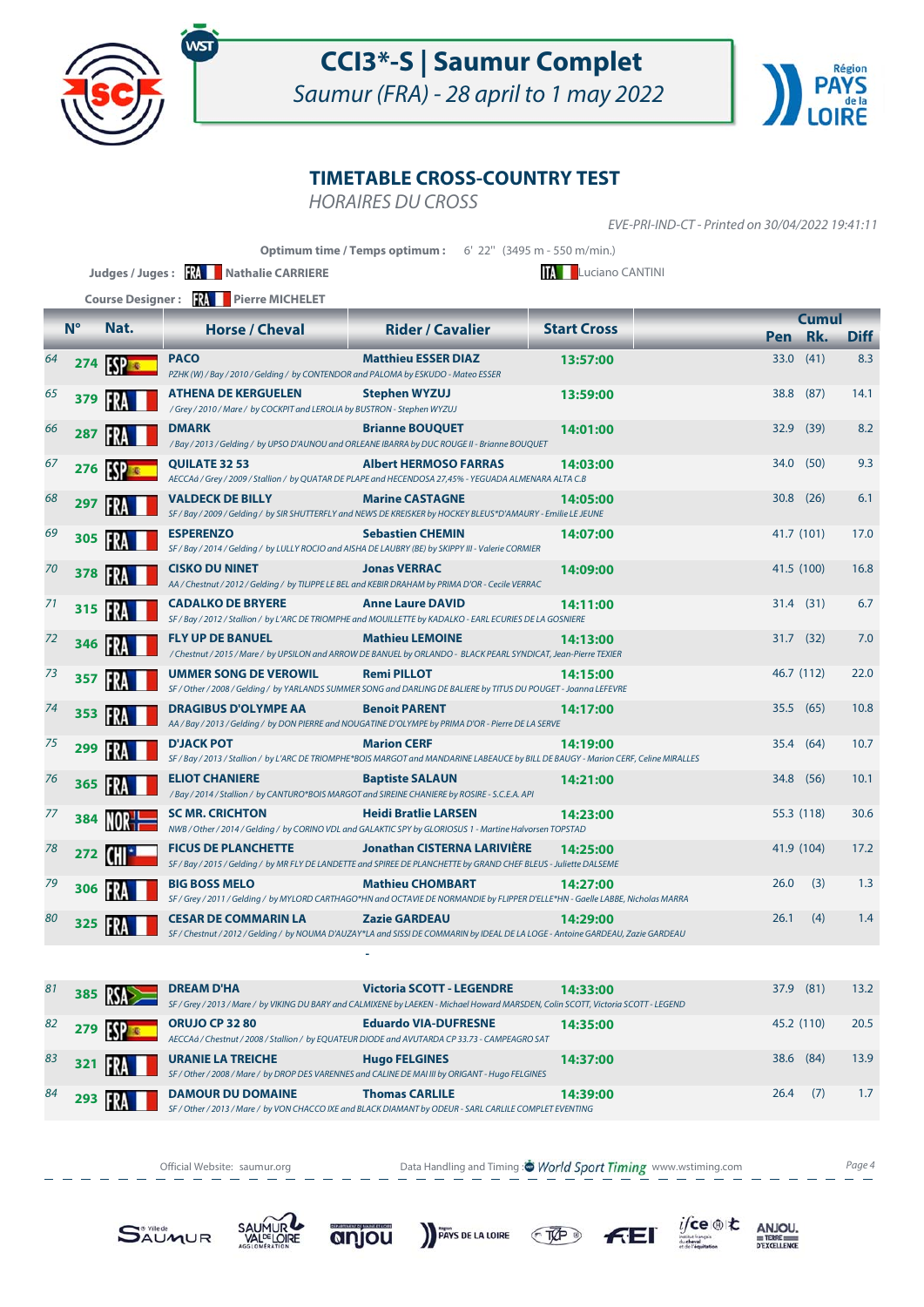

Saumur (FRA) - 28 april to 1 may 2022



### **TIMETABLE CROSS-COUNTRY TEST**

HORAIRES DU CROSS

EVE-PRI-IND-CT - Printed on 30/04/2022 19:41:11

|     | <b>Optimum time / Temps optimum:</b> 6' 22" (3495 m - 550 m/min.) |                         |                                                                                                                                                                   |                               |                                                                                                                                                                 |      |              |             |  |  |
|-----|-------------------------------------------------------------------|-------------------------|-------------------------------------------------------------------------------------------------------------------------------------------------------------------|-------------------------------|-----------------------------------------------------------------------------------------------------------------------------------------------------------------|------|--------------|-------------|--|--|
|     |                                                                   |                         | Judges / Juges: <b>WAN</b> Nathalie CARRIERE                                                                                                                      |                               | <b>TAL</b> Luciano CANTINI                                                                                                                                      |      |              |             |  |  |
|     |                                                                   | <b>Course Designer:</b> | <b>FRA</b> Pierre MICHELET                                                                                                                                        |                               |                                                                                                                                                                 |      |              |             |  |  |
|     | $N^{\circ}$                                                       | Nat.                    | <b>Horse / Cheval</b>                                                                                                                                             | <b>Rider / Cavalier</b>       | <b>Start Cross</b>                                                                                                                                              |      | <b>Cumul</b> |             |  |  |
|     |                                                                   |                         |                                                                                                                                                                   |                               |                                                                                                                                                                 |      | Pen Rk.      | <b>Diff</b> |  |  |
| 85  | 280                                                               | <b>FRA</b>              | <b>DOUCHKA GRANDE LANDE</b><br>SF / Grey / 2013 / Mare / by MYLORD CARTHAGO and L'IRLANDAISE by SINGASINGA - Pascale GUERIN, S.A.R.L. HORSES TRIAL                | <b>Pierre ALSINA</b>          | 14:41:00                                                                                                                                                        | 36.9 | (75)         | 12.2        |  |  |
| 86  | 341                                                               |                         | <b>DAME DECOEUR TARDONNE</b><br>SF / Bay / 2013 / Mare / by LANDO and SOADE TARDONNE by CONTENDER - Sarah GOSPODNETIC, Camille LEJEUNE                            | <b>Camille LEJEUNE</b>        | 14:43:00                                                                                                                                                        | 26.1 | (4)          | 1.4         |  |  |
| 87  | 303                                                               | ER                      | <b>COCORICO DE L'EBAT</b><br>SF / Bay / 2012 / Stallion / by PROPRIANO DE L'EBAT and NELA DES BRUYERES by PAPILLON ROUGE*NORMANDIE - Luc CHATEAU, Caroline QUEVAL | <b>Luc CHATEAU</b>            | 14:45:00                                                                                                                                                        |      | 31.2 (29)    | 6.5         |  |  |
| 88  | 368                                                               | IFRI                    | <b>ORACLE DE CHAMPENOTTE</b><br>BWP / Chestnut / 2014 / Stallion / by ELDORADO DE HUS and EMPREINTE DE LA CHAMPENOT by OBOURG - Carole SANS, Eddy SANS            | <b>Eddy SANS</b>              | 14:47:00                                                                                                                                                        | 32.5 | (36)         | 7.8         |  |  |
| 89  | 289                                                               |                         | <b>EGLANTINE DU POULER</b>                                                                                                                                        | <b>Thomas BOUQUET</b>         | 14:49:00<br>SF / Chestnut / 2014 / Mare / by ELDORADO DE HUS and ETOILE D'HELBY by RUBENS D'HELBY - INSTITUT FRANCAIS DU CHEVAL ET DE L'EQUITATION              |      | 46.0 (111)   | 21.3        |  |  |
| 90  | 330                                                               |                         | <b>FALCO DU GRAND CLOS</b><br>/Bay / 2015 / Stallion / by OGRION DES CHAMPS*HN and KADANCE DE SAINT'A by IAGO C - Olivier AUBRY                                   | <b>Alexis GOURY</b>           | 14:51:00                                                                                                                                                        |      | $31.2$ (29)  | 6.5         |  |  |
| 91  | 313                                                               | FR                      | <b>CUPIDON DU CARDONNE</b><br>SF / Bay / 2012 / Gelding / by ROCK'N ROLL SEMILLY and FUGI by ROYALME - Margaux CROUAIL                                            | <b>Margaux CROUAIL</b>        | 14:53:00                                                                                                                                                        | 33.5 | (43)         | 8.8         |  |  |
| 92  | 337                                                               | FR                      | <b>EMBRUN DE RENO</b>                                                                                                                                             | <b>Karim Florent LAGHOUAG</b> | 14:55:00<br>SF / Other / 2014 / Gelding / by ELIOTT MC and HAMARIS D'ENFER by TAMARIS DES ETANGS - S.A.R.L. ECURIE KARIM LAGHOUAG, Guy BESSAT, Camille LAFFITTE | 26.9 | (10)         | 2.2         |  |  |
| 93  | 283                                                               | IFR.                    | <b>FIESTARADO B</b><br>KWPN / Other / 2010 / Gelding / by DIARADO and ALOTIIE by CAROLUS H - Justine RUET                                                         | <b>Romain BAROCHI</b>         | 14:57:00                                                                                                                                                        | 34.9 | (58)         | 10.2        |  |  |
| 94  | 381                                                               |                         | <b>COOLEY KIL MHANTAIN</b><br>ISH / Bay / 2014 / Stallion / by CENTRESTAGE and COOLKENNO LADY by COLOURFIELD - CHIAPPERO REBECCA                                  | <b>Rebecca CHIAPPERO</b>      | 14:59:00                                                                                                                                                        |      | 41.7 (101)   | 17.0        |  |  |
| 95  | 282                                                               | FRA                     | <b>ECKINOPS D'AM</b><br>SF / Chestnut / 2014 / Gelding / by KEOPS DU VINNEBUS and NAIADE DU BARBET by GRAVESCOT - Melanie AUGEROLLE                               | <b>Melanie AUGEROLLE</b>      | 15:01:00                                                                                                                                                        |      | 39.6 (92)    | 14.9        |  |  |
| 96  | 372                                                               | FR.                     | <b>TOTEM DE BRECEY</b><br>SF / Grey / 2007 / Gelding / by MYLORD CARTHAGO*HN and JESSY LANDAISE by QUOUGLOF ROUGE - Francois SOUWEINE, Juliane SOUWEINE           | <b>Christopher SIX</b>        | 15:03:00                                                                                                                                                        |      | $28.1$ (11)  | 3.4         |  |  |
| 97  | 292                                                               | 197                     | <b>VINTY DU MONT</b><br>SF / Bay / 2009 / Gelding / by QUAPRICE BOIS MARGOT and DOROTY DU MONT by QUAT'SOUS - Nicolas BRECHET, Ombeline BRECHET                   | <b>Nicolas BRECHET</b>        | 15:05:00                                                                                                                                                        |      | 41.2 (99)    | 16.5        |  |  |
| 98  | 284                                                               |                         | <b>EAU VIVE DE BRENNE AA</b><br>AA / Other / 2014 / Mare / by UPSILON and QUANDI DE BRENNE by SARASTRO - Anne-Charlotte BOITEAU                                   | <b>Arnaud BOITEAU</b>         | 15:07:00                                                                                                                                                        | 29.9 | (21)         | 5.2         |  |  |
| 99  | 324                                                               |                         | <b>BLUE BIRD DE BEAUFOUR</b><br>SF / Bay / 2011 / Stallion / by DIAMANT DE SEMILLY and MACY VAN LEUT by ELANVILLE - Florian GANNEVAL                              | <b>Florian GANNEVAL</b>       | 15:09:00                                                                                                                                                        | 39.1 | (88)         | 14.4        |  |  |
| 100 | 334                                                               |                         | <b>EASY JUMP DU VAL</b>                                                                                                                                           | <b>Josephine HETEAU</b>       | 15:11:00<br>/ Chestnut / 2014 / Mare / by NEWTON DE KREISKER and SOURIS VERTE by RAJPOUTE - Gerard LARGILLIERE, S.C.E.A. ECURIE D'ALBIGNY EQUI FRANCE           |      | 52.0 (115)   | 27.3        |  |  |

| 101 | 323 <b>RA</b> |               | <b>ENIGMATIK FIDJIS AA</b>                                                                                                | <b>Gwendolen FER</b><br>AA / Grey / 2014 / Gelding / by FUSAIN DU DEFEY and QUEEN DE JOLIMON by FUSAIN DU DEFEY*HN - Gerard LEGOUPIL                                 | 15:15:00 | 32.9       | (39) | 8.2  |
|-----|---------------|---------------|---------------------------------------------------------------------------------------------------------------------------|----------------------------------------------------------------------------------------------------------------------------------------------------------------------|----------|------------|------|------|
| 102 |               | 383 <b>ND</b> | <b>IMAGE OF ROSES</b>                                                                                                     | <b>Puck BUIJNSTERS</b><br>BWP / Bay / 2008 / Gelding / by SHEYENNE DE BAUGY and QUERIDA MIA VAN PAEMEL by FEINSCHNITT I V D RICHTER - Jack BUIJNSTERS, Katja HARTMAN | 15:17:00 | 33.9       | (48) | 9.2  |
| 103 | <b>360 FM</b> |               | <b>WELLAND SHINING STAR</b><br>HOLST / Bay / 2013 / Mare / by CASALITO and MY FAIR LADY by COROFINO*GFE - Dorothee ROSSEZ | <b>Jeanne ROSSEZ</b>                                                                                                                                                 | 15:19:00 | 36.0       | (68) | 11.3 |
| 104 | 301           |               | <b>DEMOISELLE EYGALIERES</b>                                                                                              | <b>Olivier CHAPUIS</b><br>SF / Other / 2013 / Mare / by TYGAR MAIL and SERENA MAIL by IOWA - S.C.E.A. LE ROUCAS D'EYGALIERES                                         | 15:21:00 | 34.6 (54)  |      | 9.9  |
| 105 | 382           | <b>IIA</b>    | <b>DELHI DE BUET</b>                                                                                                      | <b>Arianna SCHIVO</b><br>SF / Bay / 2013 / Gelding / by IOLISCO DE QUINHON*HN and SALAZIE DE BUET by UMOUR DU FENAUD - Arianna SCHIVO                                | 15:23:00 | 41.9 (104) |      | 17.2 |

Official Website: saumur.org **Data Handling and Timing : World Sport Timing** www.wstiming.com Page 5







 **-** 







 $\begin{array}{r}\nANJOU, \\
# \text{TERE} \\
 \hline\n\n \text{PEXCELLENCE}\n\end{array}$